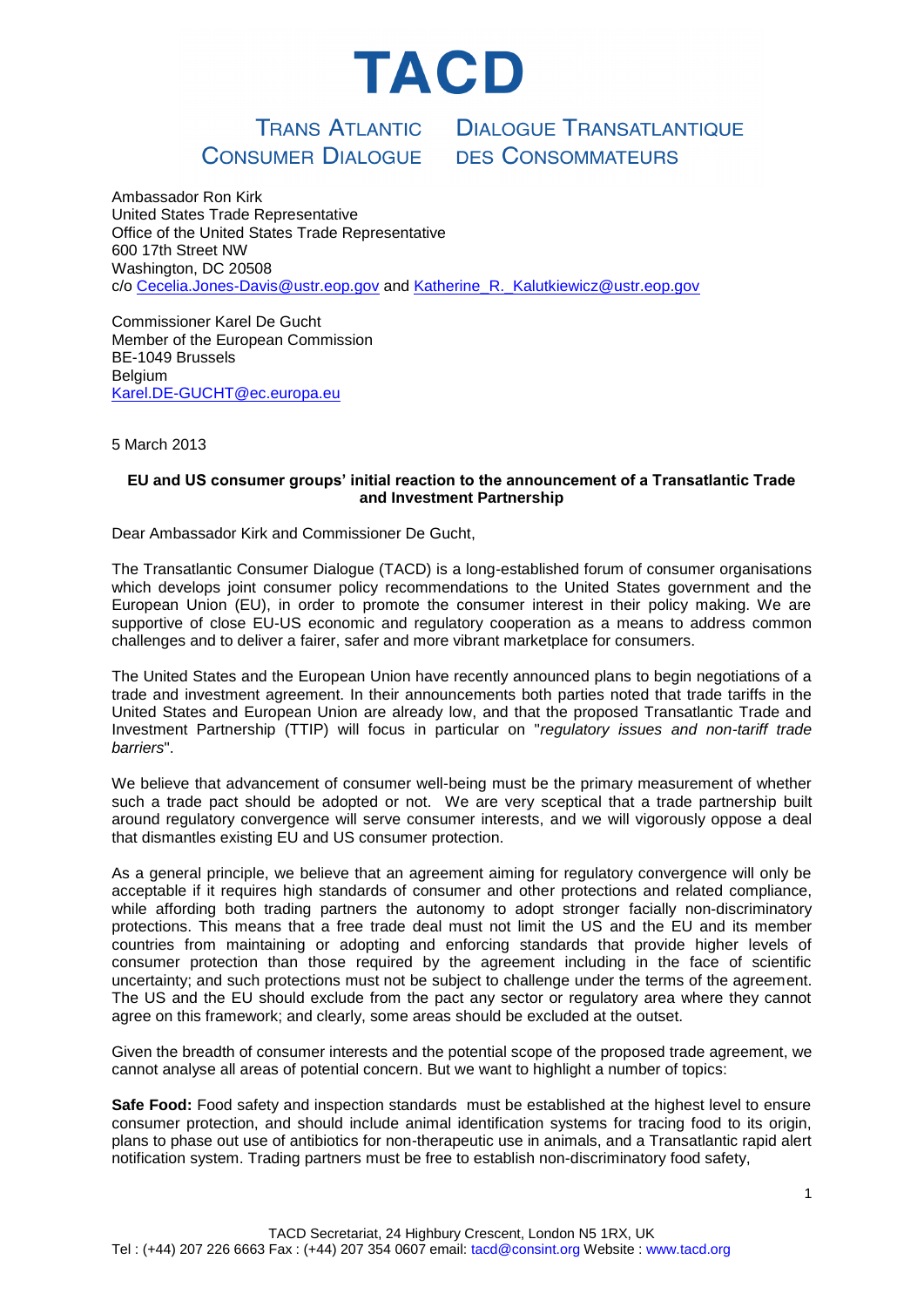# TACD

#### **TRANS ATLANTIC DIALOGUE TRANSATLANTIQUE CONSUMER DIALOGUE DES CONSOMMATEURS**

nutrition and labelling standards that are stronger than the harmonized norm and that meet the objective of consumer protection and environmental and ethical considerations.

**Emerging Technologies:** Trading partners must be afforded discretion to regulate products of emerging technologies, such as nano and biotechnologies. Non-discriminatory regulations that meet the objectives of consumer protection and environmental or ethical protections, including those addressing consumer labelling, should not be subject to challenge under a Transatlantic agreement.

**Financial Protections:** The agreement may establish minimal standards for financial institution safety, soundness and consumer protection, but must ensure the freedom of the trading partners to establish more robust regulations. The US and EU must be free without exception to establish limits on financial institutions size; insist on separation of banking, investment banking, insurance and commercial functions; ban or restrict the offering of risky financial services or products; establish fees and taxes for financial institutions and financial transactions; adopt reserve requirements above international standards; impose performance standards and investment obligations; and cap fees and interest rates.

**Intellectual Property Rights:** Provisions on intellectual property (IP) rights should ensure governments may enact robust limitations and exceptions to rights, and limitations on remedies. IP enforcement should be proportionate and respect the right to a judicial remedy. In some areas, mandatory minimum exceptions should be addressed, such as robust cross-border exceptions for disabilities or distance education. Access to medical technologies and knowledge should not be undermined.

**Privacy Rights:** Measures related to personal information and privacy should ensure the highest level of data protection for both EU and US consumers, and permit nations to establish more robust privacy-enhancing measures that include new and evolving digital technologies. Comprehensive legislative data protection reforms are ongoing in the EU, and more privacy-friendly mechanisms are being developed in the US, therefore data flows and data protection must not be included in free trade negotiations.

**Drugs and Medical Devices:** Trading partners must be free to establish high safety and efficacy standards that drugs and devices must meet before being afforded market approval or market access. The US and the EU must be free to institute the testing regimes they deem appropriate.

**Energy and Climate Change:** The agreement must facilitate a transition to more sustainable consumption and production patterns, and not water down or impose barriers to measures for promoting them. To advance sustainability and avert catastrophic climate change, the agreement must ensure that trading partners can adopt tax policies, mandatory performance standards, carbon and pollution regulations, schemes for self-generation or "feed-in" electricity tariffs and renewable energy standards without being subject to challenge under the agreement.

**Investor-State Dispute Resolution:** The agreement should not include investor-state dispute resolution. Investors should not be empowered to sue governments to enforce the agreement in secretive private tribunals, and to skirt the well-functioning domestic court systems and robust property rights protections in the United States and European Union. Experience elsewhere shows how powerful interests from tobacco companies to corporate polluters have used investor-state dispute resolution provisions to challenge and undermine consumer and environmental protections. Investors must not be empowered to sue governments directly for compensation before foreign investor tribunals over regulatory policy (including "indirect" expropriation), contract disputes, nor guarantee a Minimum Standard of Treatment for foreign investors.

**Competition Policy:** The agreement should in no way restrict the ability of the EU and the US to apply robust competition policy without being challenged. This includes establishing their own standards of anti-competitive impacts; proactively addressing anticompetitive merger trends; limiting